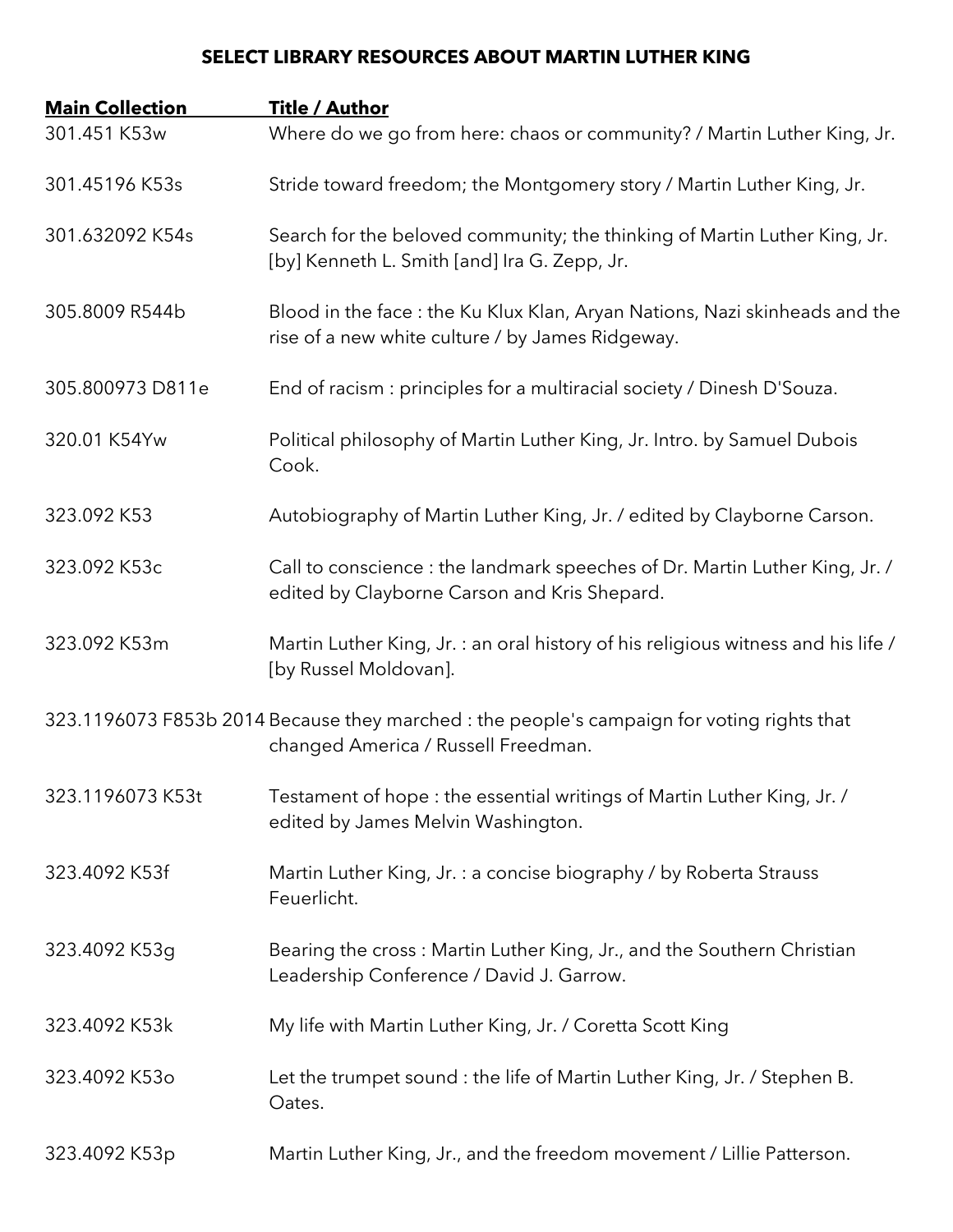| 364.15240924 K53h | He slew the dreamer; my search, with James Earl Ray, for the truth about<br>the murder of Martin Luther King. |
|-------------------|---------------------------------------------------------------------------------------------------------------|
| 973.049 B816p     | Parting the waters: America in the King years, 1954-63 / Taylor Branch.                                       |
| 973.049 B816pi    | Pillar of fire: America in the King years, 1963-65 / Taylor Branch.                                           |
| 973.0496 C747m    | Martin & Malcolm & America : a dream or a nightmare / James H. Cone.                                          |
| 973.0496073 P655h | Hand in hand: ten Black men who changed America / by Andrea Davis<br>Pinkney ; paintings by Brian Pinkney.    |
| 973.92092 K53b    | What manner of man; a biography of Martin Luther King, Jr. With an introd.<br>by Benjamin E. Mays.            |

# **Juvenile (Kinney Room) 1st floor**

| j323.092 K53                          | I have a dream / Martin Luther King, Jr.; illustrated by Kadir Nelson.                                                                                               |  |
|---------------------------------------|----------------------------------------------------------------------------------------------------------------------------------------------------------------------|--|
| j323.092 K53c                         | Martin Luther King Jr. / David Colbert.                                                                                                                              |  |
| j323.092 K53r                         | Martin's Big words: the life of Martin Luther King, Jr. / Doreen Rappaport;<br>illustrated by Bryan Collier.                                                         |  |
| j323.1196 P275m 2009                  | Marching for freedom: walk together, children, and don't you grow weary<br>/ Elizabeth Partridge.                                                                    |  |
|                                       | j973.0496073 S642t 2015 28 days: moments in Black history that changed the world / Charles R.<br>Smith Jr.; illustrated by Shane W. Evans.                           |  |
| DVDs 1 <sup>st</sup> floor            |                                                                                                                                                                      |  |
| 323.4 K53m DVD                        | Martin Luther King [videorecording] : "I have a dream."                                                                                                              |  |
| 323.4092 K53 DVD                      | King [videorecording]: man of peace in a time of war / Passport<br>International Entertainment ; executive producer, Dante J. Pugliese ;<br>producer, Steve Stoliar. |  |
| <b>Government Documents 2nd floor</b> |                                                                                                                                                                      |  |

- I 29.2:K 58 His truth is marching on : Martin Luther King, Jr.'s dream of freedom.
- J 1.14/2:M 36/3 Martin Luther King, Jr. [electronic resource] / Federal Bureau of Investigation.